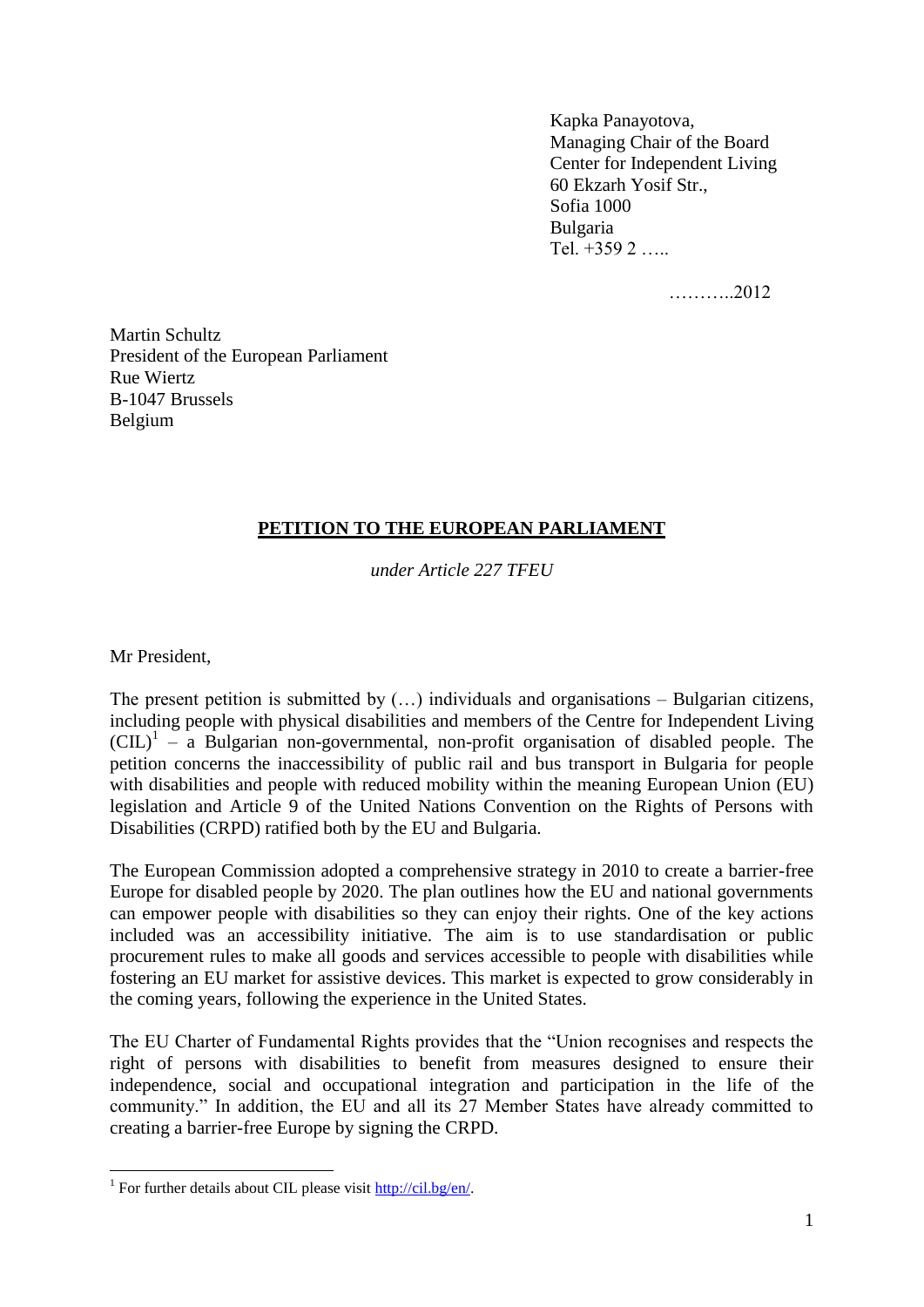"Accessibility" means that people with disabilities have access, on an equal basis with others, to the physical environment, transportation, information and communications technologies and systems, and other facilities and services. In Bulgaria very little had been done by state authorities with regard to accessibility and especially transport accessibility. This means that in practice people with disabilities in the best case scenario stay isolated within their home towns, if not in the confinement of their homes. The lack of accessible public transport deprives these people of job and education opportunities, of any social contacts outside their place of residence. Furthermore, the inaccessibility of public transport places a disproportional financial burden on people with disabilities who wish to work and study in other cities as the only real alternative to trains and buses is the car transport which in Bulgaria is significantly more expensive.

## **I. RAIL TRANSPORT**

## 1. Background

Rail transport in Bulgaria, including passenger rail transport, is a public railway undertaking owned and run by the Bulgarian State through the state-owned company Bulgarian State Railways.<sup>2</sup> On 1 January 2002, a new Railway Transport Act entered into force dividing the existing National Company Bulgarian State Railways into two separate entities – a railway carrier Bulgarian State Railways EAD (Български държавни железници,  $BDZ$ <sup>3</sup> and an infrastructure company – the National Railway Infrastructure Company (Национална компания "Железопътна инфраструктура, RINC).<sup>4</sup> BDZ EAD and RINC have obsolete rolling stock, railway infrastructure is generally in poor condition, they are overstaffed, and the significant funds allocated by the Bulgarian Government to both companies are not efficiently used.<sup>5</sup> As a result service satisfaction of rail transport users in Bulgaria is dropping down to the lowest level amongst all EU member states, according to a survey of Eurobarometer published in September 2012.<sup>6</sup>

2. Relevant European Legislation

The relevant European Union legislation directly applicable to rail transport services in Bulgaria is Regulation (EC) No 1371/2007 of the European Parliament and of the Council of 23 October 2007 on rail passengers' rights and obligations (hereafter the Regulation).<sup>7</sup> The Bulgarian Government has exercised its right under the Regulation to exempt from the application of the provisions of the Regulation for a period of five years except those set out in Article 2  $(3)$  of the Regulation.<sup>8</sup>

3. Facts

3 Ibid.

<u>.</u>

<sup>&</sup>lt;sup>2</sup> See  $\frac{http://bdz.bg/index-en.php.}{http://bdz.bg/index-en.php.}$ 

<sup>4</sup> Railway Transport Act, enforced 1 January 2002, available in Bulgarian only at [http://lex.bg/bg/laws/ldoc/2134950912.](http://lex.bg/bg/laws/ldoc/2134950912)

<sup>5</sup> See [http://www.eurofound.europa.eu/eiro/studies/tn1109030s/bg1109031q.htm..](http://www.eurofound.europa.eu/eiro/studies/tn1109030s/bg1109031q.htm)

<sup>&</sup>lt;sup>6</sup> See [http://www.neurope.eu/article/level-satisfaction-railway-system-lowest-bulgaria.](http://www.neurope.eu/article/level-satisfaction-railway-system-lowest-bulgaria)

<sup>&</sup>lt;sup>7</sup> See http://eur-lex.europa.eu/LexUriServ/LexUriServ.do?uri=OJ:L:2007:315:0014:01:EN:HTML.

<sup>&</sup>lt;sup>8</sup> See [http://ec.europa.eu/transport/themes/passengers/rail/doc/summary\\_table.pdf.](http://ec.europa.eu/transport/themes/passengers/rail/doc/summary_table.pdf)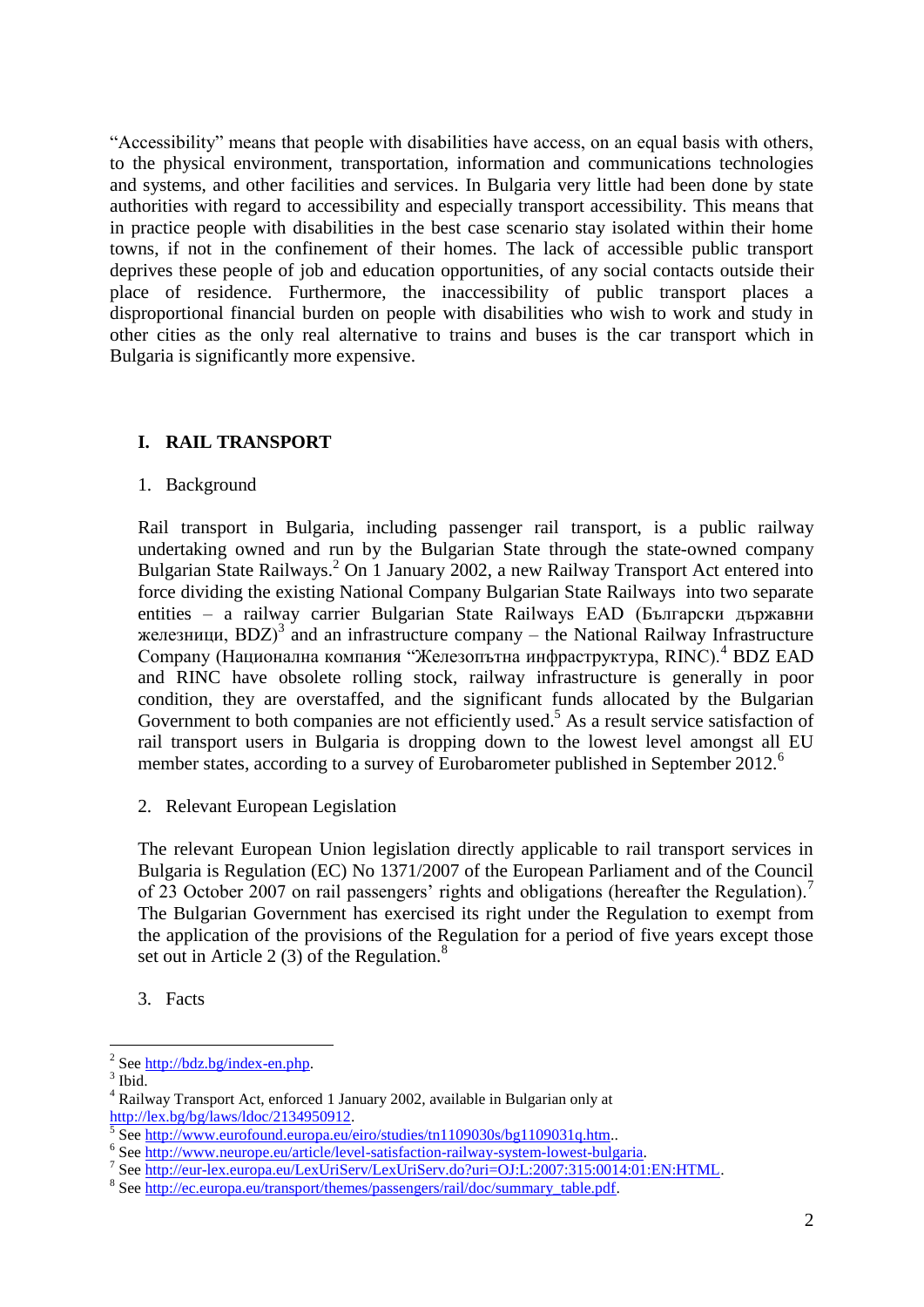In compliance with Article 19 and Article 20 (1) of the Regulation BDZ EAD introduced on its website a service for people with reduced mobility.<sup>9</sup> According to BDZ EAD's website "[t]ransport servicing of disabled people according to the "coach-train-coach" scheme is carried out in the following directions with the following express trains: express train "Sunny beach" (Sofia – Plovdiv – Bourgas), express train "Golden sands" (Sofia – Gorna – Oriahovitsa – Varna) and express train "Seagull" (Sofia – Karlovo – Bourgas). The above-mentioned trains have special train cars for disabled people in wheelchairs. The WC facilities in those special train cars are equipped in compliance with the European and international standards."<sup>10</sup> On the Bulgarian version of the website another,  $4<sup>th</sup>$ , line was also announced (Sofia – Ruse – Sofia).<sup>11</sup> However, the four routes cover only two regions of the country – 1. Western Bulgaria (Sofia) to North Eastern Bulgaria (Ruse, Varna) and 2. Western Bulgaria (Sofia) to South Eastern Bulgaria (Burgas). In practice, people with disabilities and people with reduced mobility from other regions of Bulgaria (North Western and South Western) are deprived of the opportunity to use rail transportation on a non-discriminatory basis in violation of Article 19(1) of the Regulation and Article 9 of the CPRD to which both the EU and Bulgaria are parties. These people are also deprived of the opportunity to use any kind of reliable and accessible public intercity transport as the only alternative to rail transportation for such travels in Bulgaria is the bus transport which is also inaccessible.<sup>12</sup> Furthermore, some of the lines stated as accessible on the website of BDZ EAD are in fact inaccessible. In 2011 a case was reported of a person in a wheelchair who had to travel the distance between Sofia and Varna (around 480 km) in the postal delivery carriage amongst packages and parcels, as passenger carriage gangways were too narrow.<sup>13</sup>

## **II. BUS TRANSPORT**

#### 1. Legal framework

Passenger bus transport in Bulgaria is regulated by the Automotive Transport Act (ATA), <sup>14</sup> Ordinance No 2 of 15 March 2002 on the Rules and Procedure for the Approval of Transport Schemes and on the Public Transportation of Passengers with Buses<sup>15</sup> (Transport Schemes Ordinance) and Ordinance No 33 of 3 November 1999 for Public Transport of Passengers and Cargo on the Territory of the Republic of Bulgaria (Public Transport Ordinance).<sup>16</sup> According to Article 2, Para 1 of the Public Transport Ordinance, the public transport of people and cargo on the territory of the Republic of Bulgaria can be carried out by natural or legal persons who are registered as commercial entities and have a license and other certificates required under the Regulation.<sup>17</sup>

<u>.</u>

<sup>&</sup>lt;sup>9</sup> See<http://bdz.bg/p.php?id=tpl>for Bulgarian version, and<http://bdz.bg/page.php?id=tpl> for English version.  $^{10}$  Ibid.

 $11$  See http://bdz.bg/p.php?id=tpl.

<sup>&</sup>lt;sup>12</sup> See Chapter II.

<sup>&</sup>lt;sup>13</sup> News report available only in Bulgarian at: [http://btvnews.bg/1606540551-](http://btvnews.bg/1606540551-S_vlak_i_invalidna_kolichka_iz_Bulgaria__misiya_nevazmojna.html)

[S\\_vlak\\_i\\_invalidna\\_kolichka\\_iz\\_Bulgaria\\_\\_misiya\\_nevazmojna.html.](http://btvnews.bg/1606540551-S_vlak_i_invalidna_kolichka_iz_Bulgaria__misiya_nevazmojna.html) 

 $\frac{1}{4}$  Adopted 17 September 1999, last amended 7 August 2012, available in Bulgarian only at: [http://www.rta.government.bg/n\\_uredba.html.](http://www.rta.government.bg/n_uredba.html)

Adopted on 29 March 2002, last amended on 10 June 2011, available in Bulgarian only at: [http://www.rta.government.bg/n\\_uredba/n2.html.](http://www.rta.government.bg/n_uredba/n2.html)

 $\frac{16}{16}$  Adopted on 23 November 1999, last amended 10 August 2012, available in Bulgarian only at: [http://www.rta.government.bg/n\\_uredba/n33.html.](http://www.rta.government.bg/n_uredba/n33.html)

Article 2, para 1 of the Transport Schemes Ordinance, article last amended on 10 July 2012.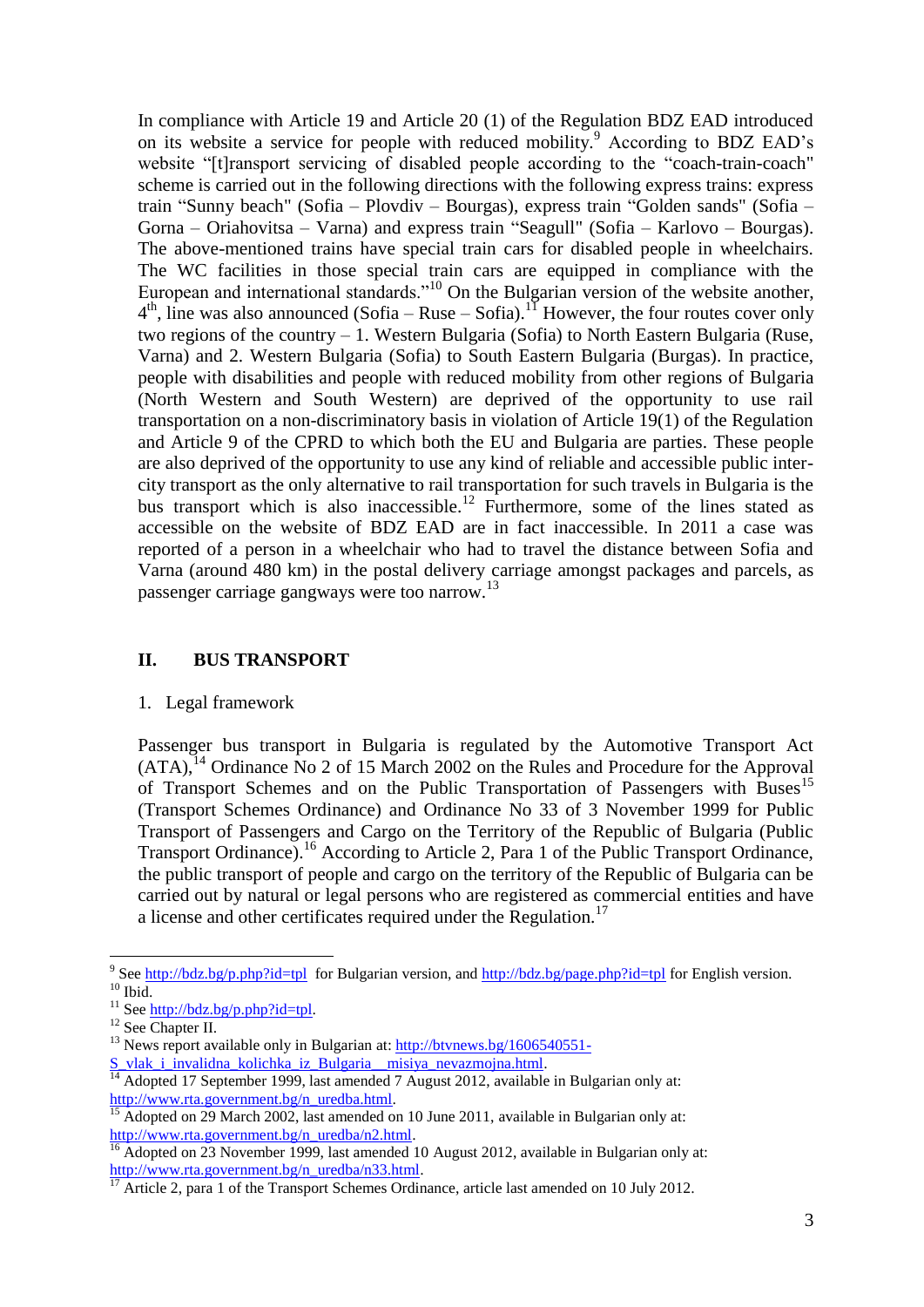#### 2. Relevant European Legislation

At EU level, before the entry into force of Regulation (EU) No 181/2011 of the European Parliament and of the Council of 16 February 2011 concerning the rights of passengers in bus and coach transport,<sup>18</sup> provisions relevant to the bus transportation of passengers with reduced mobility and/or disabilities are laid out in Directive 2001/85/EC of the European Parliament and of the Council of 20 November 2001 relating to special provisions for vehicles used for the carriage of passengers comprising more than eight seats in addition to the driver's seat (hereinafter the Directive).<sup>19</sup>

According to Article 3.2.1 of Annex VII to the Directive " [a] minimum number of forward or rearward facing seats designated as priority seats for disabled passengers shall be situated in a position near to a service door(s) suitable for boarding and alighting. The minimum number of priority seats shall be four in Class I, two in Class II and Class III and one in Class A and B. A seat that folds out of the way when not in use shall not be designated as a priority seat. "20

#### 3.Facts

Bulgaria has no provisions in its national law relating to passenger bus transport which ensure that licensed passenger bus carriers (especially such lines operating between villages and cities) provide a minimum number of vehicles capable of transporting people with disabilities and/ or people with reduced mobility. Article 37 of the Transport Scheme Ordinance only states that buses travelling between cities at distances up to 30 km can be vehicles of all classes and those travelling distances of more than 30 km should only be Class B buses which, according to Annex VII of the Directive, should contain only one priority seat.<sup>21</sup> The petitioners assert that the failure of relevant Bulgarian authorities to place requirements guaranteeing that carriers should operate a reasonable minimum number of vehicles that are of such class that allows people with reduced mobility to use public inter-city bus transport freely and safely is discriminatory. The petitioners hold that the requirement to use Class B buses (supposed to be equipped with one priority seat) for travels of more than 30 km) is not reasonable and is not able to secure non-discriminatory access of people with disabilities and/or reduced mobility to public transportation. Furthermore, the petitioners allege that Bulgarian passenger bus carriers rarely meet even the insufficient requirements already in place. In practice, State control is exercised only in respect of the technical safety of buses and coaches travelling long distances and no attention is given on whether the vehicles meet accessibility standards laid down by the Directive. In reality, as both railway and bus transport is inaccessible, people with disabilities and/or reduced mobility in Bulgaria have no real access to public transport and they are therefore discriminated against on the basis of their disabilities in their access to reliable public services such as transportation.<sup>22</sup>

1

<sup>&</sup>lt;sup>18</sup> [http://eur-lex.europa.eu/LexUriServ/LexUriServ.do?uri=CELEX:32011R0181:EN:NOT.](http://eur-lex.europa.eu/LexUriServ/LexUriServ.do?uri=CELEX:32011R0181:EN:NOT)

<sup>&</sup>lt;sup>19</sup> [http://eur-lex.europa.eu/LexUriServ/LexUriServ.do?uri=CELEX:32001L0085:en:NOT.](http://eur-lex.europa.eu/LexUriServ/LexUriServ.do?uri=CELEX:32001L0085:en:NOT)

 $20 \overline{\text{Hbid.}}$ 

<sup>&</sup>lt;sup>21</sup> Article 37 of the Transport Schemes Ordinance, article last amended on 10 July 2012.

<sup>&</sup>lt;sup>22</sup> For details on first hand experience of the obstacles and hindrances preventing people with disabilities of using public transportation please see Exhibit № ..and Exhibit №...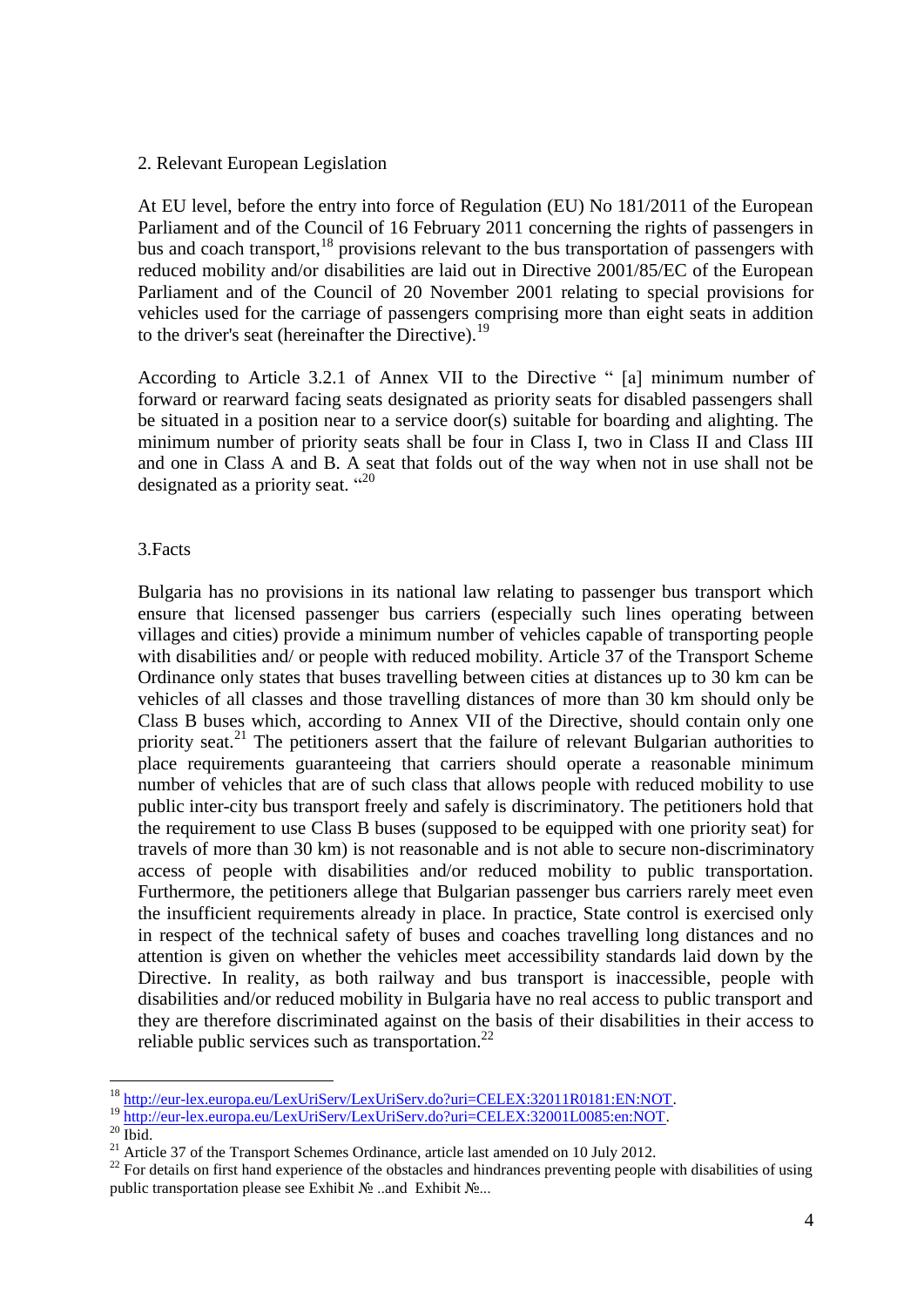A particularly striking example of disregard for both international and national accessibility requirements is the construction of the underground in Sofia, which connects the main train and bus stations to the rest of the city and is considered by the Bulgarian Government as one of the most successful projects funded by the EU. The construction of Sofia's underground, and particularly Line 2 connecting the city with its main bus and railway stations, was finished in September 2012 and was funded by EU's Operational Programme on Transport 2007-2013, the European fund for regional development and European Investment Bank with local co-financing<sup>23</sup> with a total amount of EUR 185,19 million.<sup>24</sup> Despite substantial funding and official statements that the construction follows the highest of standards (including standards for accessibility) the underground in Sofia is not accessible in practice for people with disabilities or reduced mobility. Not all stations are accessible despite their relatively small number. The trains, although being brand new are difficult if not impossible to board for people using wheelchairs. This is due to a considerable gap (both horizontal and vertical) that is left between the step of the train and the boarding platform, which stays lower. That makes it almost impossible for unaccompanied people in wheelchairs to use the underground – a project that is financed by the EU with considerable funds and was supposed, amongst other things, to create a disability friendly environment and accessible transportation on an equal basis. The fact that Sofia's underground is inaccessible in all of its parts was recently established and upheld also by the Bulgarian courts following a claim before the Commission for Protection against Discrimination.<sup>25</sup>

#### **III. REQUESTS FOR ACTIONS**

We, the undersigned, in view of the above call the Committee on Petitions to the European Parliament after declaring the petition admissible to:

- 1. ask the European Commission to conduct a preliminary investigation and provide information regarding the compliance of Bulgarian legislation and situation in the field with relevant EU legislation and particularly Article 9 of the Convention on the Rights of People with Disabilities;
- 2. to prepare and submit a full report to Parliament to be voted upon in plenary or if it deems more appropriate to conduct a fact-finding visit to the country concerned and issue a Committee report containing its observations and recommendations;
- 3. refer the petition to other European Parliament committees for information or further action;
- 4. to take any other action considered appropriate to try to resolve an issue or deliver a suitable response to the petitioners.

1

<sup>&</sup>lt;sup>23</sup> See http://www.metropolitan.bg/en/trans/.

<sup>&</sup>lt;sup>24</sup> See  $\frac{\ln(p)/\sqrt{W}w \cdot \ln(c_1/p)/\ln(c_2)}{\ln(p)/\sqrt{W}}$  See [http://optransport.bg/upload/docs/Table\\_list\\_beneficiaries\\_english\\_may\\_2008.pdf.](http://optransport.bg/upload/docs/Table_list_beneficiaries_english_may_2008.pdf)

<sup>&</sup>lt;sup>25</sup> See Decision № 193 of 8 January 2013 of the Supreme Administrative Court, accessible in Bulgarian only at: [http://www.sac.government.bg/court22.nsf/d038edcf49190344c2256b7600367606/cfcd016b996b63fdc2257ae90](http://www.sac.government.bg/court22.nsf/d038edcf49190344c2256b7600367606/cfcd016b996b63fdc2257ae90043dafb?OpenDocument) [043dafb?OpenDocument.](http://www.sac.government.bg/court22.nsf/d038edcf49190344c2256b7600367606/cfcd016b996b63fdc2257ae90043dafb?OpenDocument)